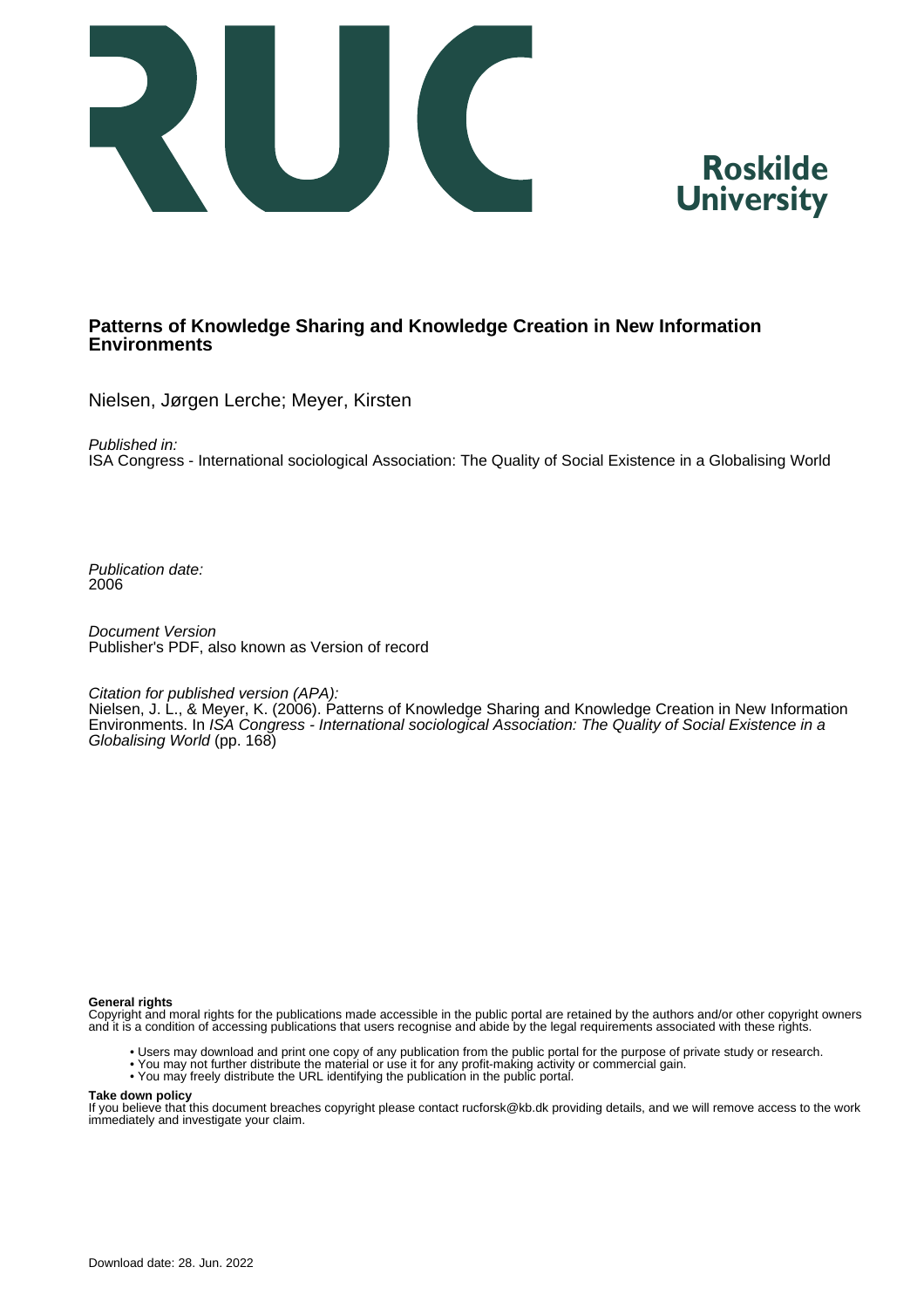# **Patterns of Knowledge Sharing and Knowledge Creation in New Information Environments**

Jørgen Lerche Nielsen, Kirsten Meyer Center for Knowledge and Design in New Media Department of Communication Roskilde University Denmark jln@ruc.dk – kmeyer@ruc.dk

**Abstract**: Do the knowledge sharing and creation processes in collaborating groups benefit from the use of new information environments or are the environments rather inhibitive to the development of these processes?

A number of different studies have shown quite varied results when it comes to appraising the importance and value of using new information technology in knowledge sharing and creation processes.

In this paper we will try to unveil the patterns appearing in the use of new information environment and the users' understanding of the significance of using information technology in knowledge sharing and creation processes. The aim is to obtain a deeper comprehension of which factors determine whether the use of information technology becomes a success or a failure in relation to knowledge sharing and creation. The paper is based on three previous studies investigating the use of information technology in group work in learning processes: "Scenarios in computer-mediated and net-based education"<sup>1</sup> , "CLIENT – Collaborative Learning in an International Environment"<sup>2</sup> and "RUC-online"<sup>3</sup>. Data in the studies is gathered through questionnaires, semi-structured interviews, focus-group interviews and observations.

### **Introduction**

Following the development of information technology and the increased popularity of the PC and the Internet, the idea developed to broaden the usage of information technology at Danish universities to aid in the teaching and learning process. Several universities have started experimental projects where computers and Internet are used, and have targets regarding IT-development written into development contracts with the Ministry of Science, Technology and Innovation and the Ministry of Education.

The idea to promote the use of information technology was also popular in political circles, particularly because it is a common political vision to make Denmark a leader

<sup>&</sup>lt;sup>1</sup> "Scenarios in computer-mediated and net-based education" was an attempt to identify suitable computermediated and net-based forms of interaction among students, between students and teachers, and between students and computers. A central aspect taken in consideration was the pedagogical principles at Roskilde University and the valuable social processes that are the outcome of these principles. The research project took place at Roskilde University 2001-02.

<sup>&</sup>lt;sup>2</sup> The CLIENT project was a two-year project, 2001-2003, funded by the European Commission under the Socrates-Minerva program. In the CLIENT project students from different universities of four countries worked collaboratively on a problem-based assignment in an international, virtual setting where all contact between the students, tutors and the company involved, took place through ICT technologies. The project addressed collaborative learning on the basis of a problem-based approach and specifically focused on the impact of the international context of the learning process. The project consisted of two experiments, a pilot project from February 2002 until May 2002 and the main project from September 2002 until December 2002, where 27 students of four different countries (Denmark (Roskilde), England (Salford), Norway (Tromsø) and the Netherlands (Maastricht)) collaborated in three groups on an assignment developed by the company Océ. The focus was on how the participating students in the groups managed to work together with participants from different countries, representing diverse educational cultures and different disciplines.

<sup>&</sup>lt;sup>3</sup> "RUC-online" is a research project established in September 2003 in connection with new ICT facilities implemented at Roskilde University. The research team has been evaluating the results of these enhancements and investigating how the pedagogic, the didactic and the study life are influenced by the use of ICT.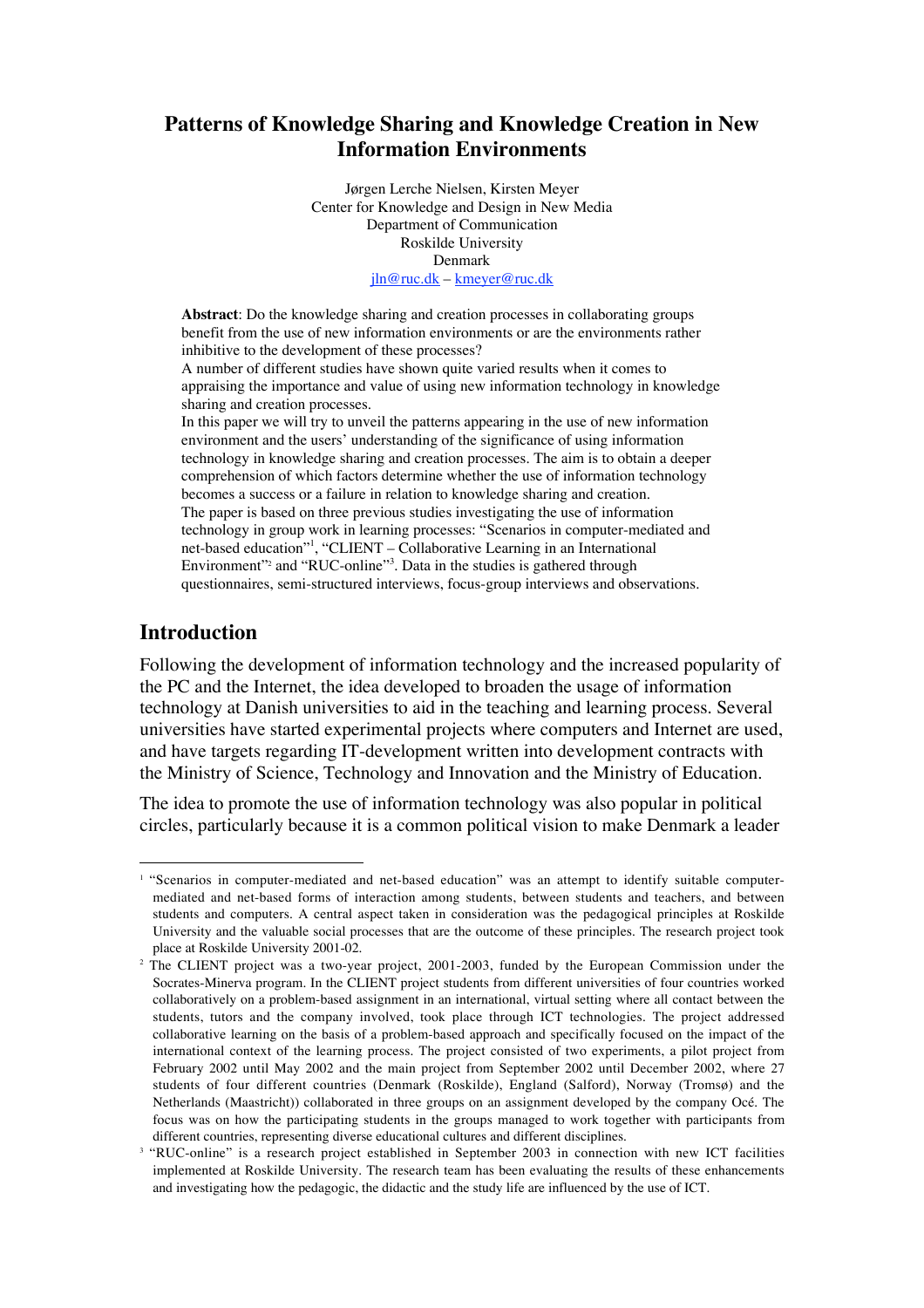in technological development, but also because of an assumption that IT could make the teaching-learning processes increasingly efficient.

In 1999 an ambitious IT project for higher education in Denmark was launched: The Virtual University. The purpose of the project was to create a framework for cooperation between Danish universities and other institutions of higher education in the fields of Internet based programs and adult education courses, and to support the development of flexible Internet based educational options. The project has since been cancelled and replaced by a more limited co-operation among the universities with a joint web portal, www.unev.dk, which allows the user to use the Internet to gain knowledge of the universities' offers of programs and courses.

The many ideas about how to use information technology in the university setting have to a large extent been based on traditional ideas concerning learning and experiences from the business world, where the information technology has most definitely helped rationalize and streamline work processes and where e-learning has showed to be a helpful tool in educating the employees.

However this approach has turned out to be flawed, particularly at Roskilde University (RUC) where studies are organized as participant-directed, collaborative, problem-based project work in groups, with an interdisciplinary approach. This means that the students are spending half of their study time working in project groups. The pedagogical principles at RUC imply that the learning process is more similar to the process of learning through socio-culturally organized cognition as it is seen, for example in research than to a traditional teaching process with lectures.

This also implies that the type of IT system feasible for supporting this kind of learning processes will be *systems supporting collaboration* and *knowledge sharing and creation* in groups like CSCW systems (Computer Supported Cooperative Work), which is the most evident type of system to support students collaborating in problem based, project oriented group work rather than traditional LMS/VLE (Learning Management Systems/Virtual Learning Environment) solutions.

### **Use of New Information Environment in Project Work**

On the basis of a number of different student initiated experiments with ICT, the experiences stemming from long-distance learning programs, as well as the requirement that Danish universities develop and utilize ICT possibilities and, in the case of RUC, the university's own desire to take the lead in developing new usages for the technology, RUC decided in September 2003 to invest in a large-scale ICT project. A central element of this project was to give all students access to the CSCW system, BSCW, which supports group based project work.

### *Scenarios in computer-mediated and net-based education*

Before implementing this decision, RUC carried out a research project, "Scenarios in computer-mediated and net-based education," which attempted to identify suitable computer-mediated and net-based forms of interaction among students, between students and teachers, and between students and computers. A central aspect taken into consideration was the pedagogical principles at Roskilde University and the valuable social processes that are the outcome of these principles. The research project took place at Roskilde University 2001-02. The report from this project can be found at: http://www.cncl.ruc.dk/publications.html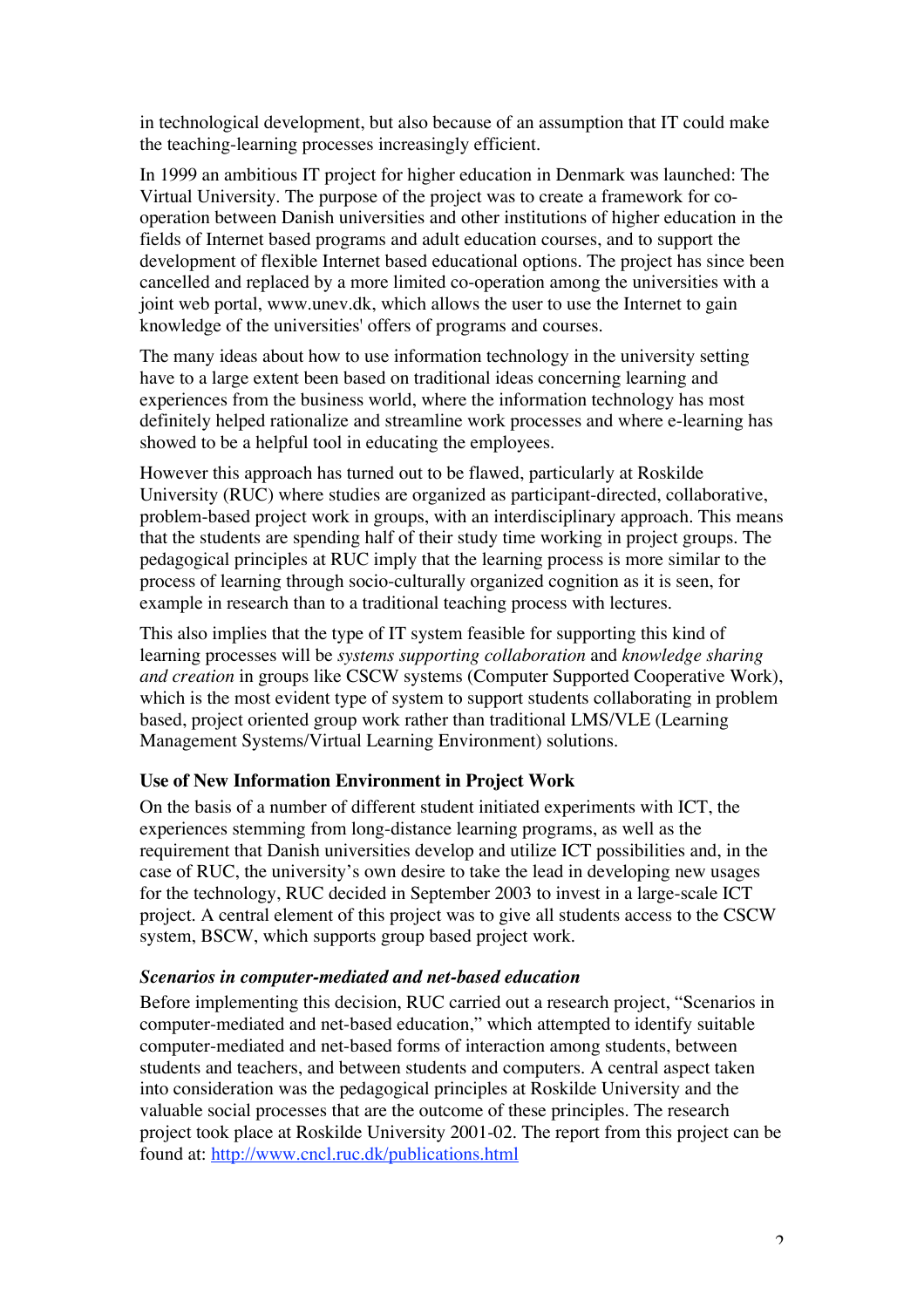This research project identified a number of experiences of students and advisors in different projects, which indicated a number of advantages in connection with the implementation of a student focused system that supported collaborative processes and knowledge sharing.

### *Client*

A second research project to precede the ICT project at RUC was the CLIENT project, a two-year project that ran from 2001-2003, which was funded by the European Commission under the Socrates-Minerva program. In the CLIENT project students from different universities of four countries worked collaboratively on a problem-based assignment in an international, virtual setting where all contact between the involved students, tutors and the company, took place through ICT technologies. The project addressed collaborative learning on the basis of a problembased approach and specifically focused on the impact of the international context of the learning process. The project consisted of two experiments, a pilot project from February 2002 until May 2002 and the main project from September 2002 until December 2002, where 27 students of four different countries (Denmark (Roskilde), England (Salford), Norway (Tromsø) and the Netherlands (Maastricht)) collaborated in three groups on an assignment developed by the company Océ. The focus was on how the participating students in the groups managed to work together with participants from different countries, representing diverse educational cultures and different disciplines.

The CLIENT research showed that the access to virtual cooperation and collaboration tools, even less sufficient ones such as the LMS ClassFronter, resulted in a number of advantages of virtual collaboration, which would also be gainful in situations where the geography does not necessitate the use of ICT in collaborative processes.

These conclusions are supported by evidence from a number of long-distance education programs, where different ICT solutions have been employed to support the students' communication within groups and with their supervisors. These programs seem to indicate that the use of ICT can produce new possibilities to improve the collaboration and learning processes in the groups. Based on these experiences, it seemed evident for RUC to include access to a tool to support group work, such as the BSCW, in the ICT project

# *RUC online*

As part of the ICT endeavor, RUC decided to attach a side-project, RUC-online. This is a research project established in September 2003 in connection with new ICT facilities implemented at Roskilde University. The research team has been evaluating the results of these enhancements and investigating how the pedagogic, the didactic and the study life are influenced by the use of ICT.

# **What characterizes the successful cases**

In the above-mentioned research projects, which preceded the ICT improvements at RUC – The Scenario Project and the Client Project – students and teachers identified a number of advantages for the learning and knowledge sharing processes. These advantages as further described below are related to the communication and writing processes, the reflective and socio-cultural cognitive learning processes, collaboration and to new, multidimensional qualifications and competences.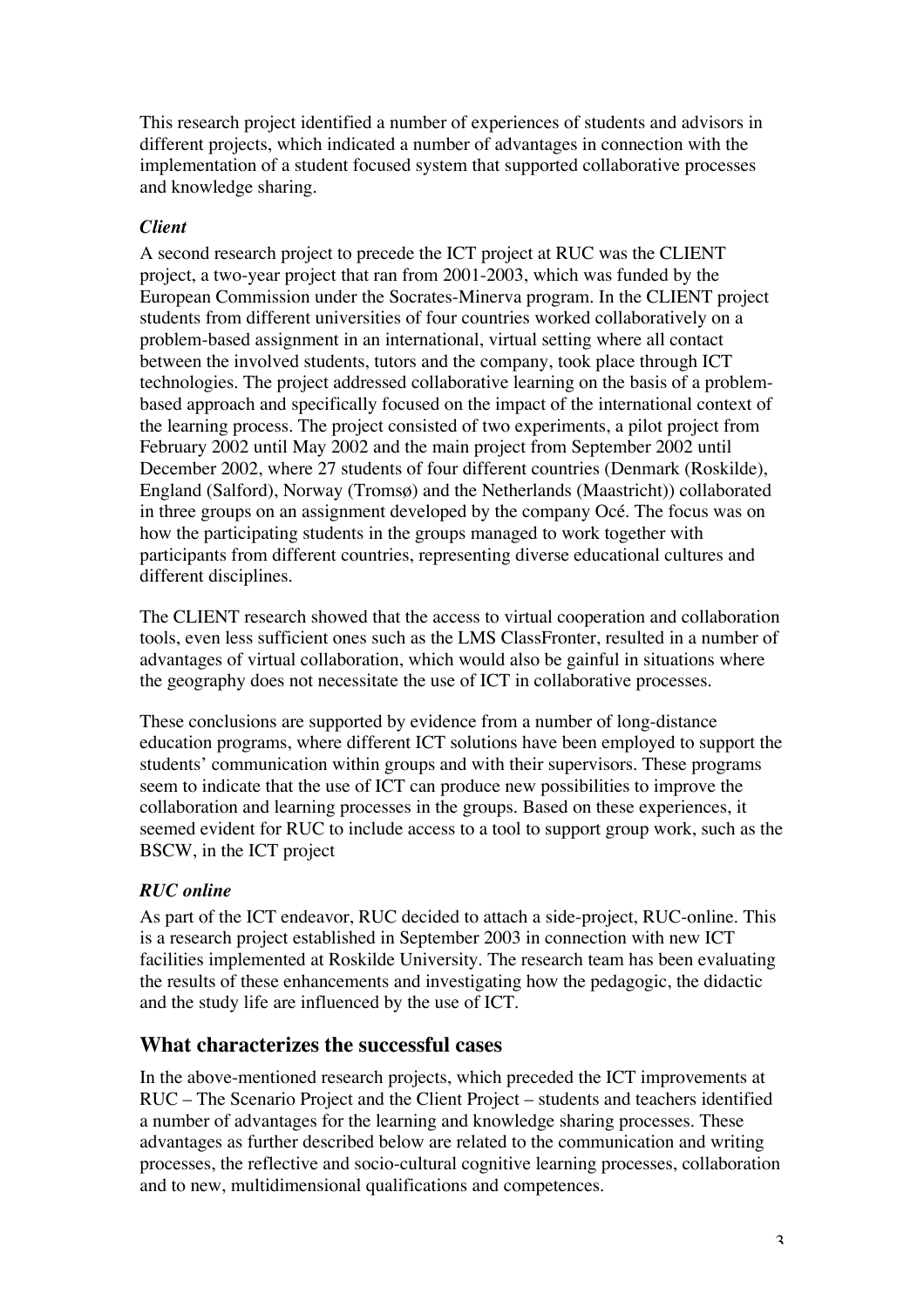### **Text Based Communication**

In group work, as it traditionally has been performed at Roskilde University, most discussions and decisions take place at group meetings. When using a CSCW system to support the group work, a lot of the discussions move to take place within the virtual learning environment instead. This means that traditionally oral, face-to-face communication becomes text based and mediated.

It appears that the project work becomes more transparent when words are written instead of spoken and disappearing with the sound. It is always possible to go back and reread the written words, whereas it can be difficult to recall what was said half an hour ago, even for the person speaking.

During the different phases of a project there are periods where the written mediated dialogue serves very well, while it is at other phases necessary to meet and have the face-to-face dialogue. Particularly at the point of decisions the group usually needs the face-to-face meetings or at least to engage in a synchronous dialogue – like a chat, instant messaging and/or a VoIP system, that enables people to make telephone meetings via the Internet.

On the other hand the students emphasize that the group meetings get much more effective and efficient when using a CSCW system:

I believe for sure that our group meetings are shorter than if we had worked the other way. You always know what you are going to discuss at the group meeting. You always know what has been going on. It is never totally unknown to you what the rest of the group has been doing. (Lerche et al, 2002 (our translation))

BSCW is a sufficient tool when working with texts that have to be commented, revised, versioned, etc. It offers members of the group access to each other's papers and enables insight into one another's writing and work processes. The system is especially efficient when it comes to sharing and distribution, and it moves the focus from the spoken to the written construction and presentation. This change in perspective creates new opportunities for communication.

### **Writing Culture**

Also the writing process of the individual students and in the group changes significantly when a CSCW system is used during the work process.

One of the students describes how her writing process has changed through her use of BSCW. Earlier her working habit was to work on her drafts longer time and rewrite them before sending them to her group members. Through the use of BSCW she now has the possibility of experiencing different kinds of writing processes, and she can focus on how to do it in an optimal way. Another student explains that they are metacommunicating very much about the texts:

We are writing a lot about what we are dealing with, why we are doing it ... if it is coming straight from the heart or if it is a result of heavy reflection. Then we are writing small parenthesis also within the text: (I don't know if this is exactly relevant for us;), (I think it is a good idea to take a discussion just on that). (Lerche et al, 2002 (our translation))

BSCW can on the one hand motivate or inspire the participants, though also lead to anxiety about not being able to perform well enough, since they are constantly feeling the pressure to perform and to show their work, in its early stages, in a public sphere.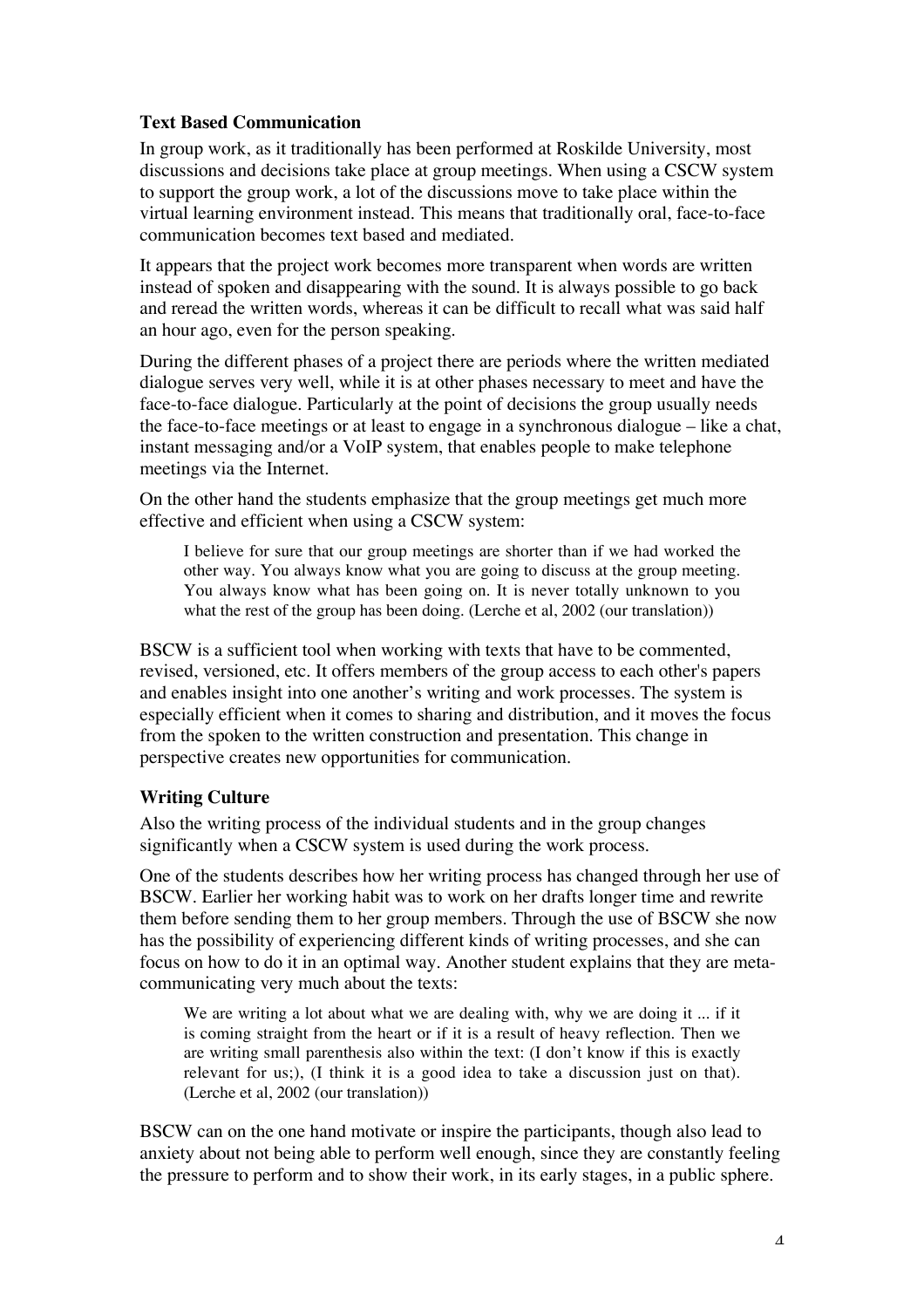On the other hand the BSCW system offers the possibility for quick presentation and a softening of the borders regarding how completed a text should be before making it public. One student describes that she is experiencing that there is a drive or incentive in the system: "That there is something to be uploaded or placed in the system for another person to see, it is crucial to start constructing the text, and then you just should get on board and start writing."

The application opportunities with a tool as BSCW should also be seen in relation to existing cultures of writing. As an example, a student tells that she earlier needed to read much and then had the habit of composing the whole text in one go after her phase of reading. Her way of working has changed in the way that her writing processes now "clearly has become much, much better."

### **Reflective Learning and cognition**

It has become evident that the use of the CSCW system can open up the conscious awareness of, and increased reflexivity about, what is going on in the study and work processes. If the students continually gather and structure their documents throughout the process, they can develop competencies to organize differentiated parts, to see the wholes as well as the component parts in their mutual relationships. During the flow of work, the process results in a range of material, and the participants build upon these in the structuring of the final report. Thus letters, proposals, draft versions of documents, etc. become stored in the system. The availability of this material gives rise to the unique possibility to trace, reflectively evaluate, and critically redirect one's involvement in the ongoing course of events in group and study processes.

Of special value for a group in its working process is the possibility of automating the versioning of documents being uploaded to the CSCW system. When a number of people continually and progressively work on the same document, this makes it much easier for the group members to keep track of the changes being implemented.

The following reflections on the use of the system can be seen as an indication of this:

The primary aim for using the CSCW system was our wish to have the many different working papers from throughout the project assembled: the BSCW system is quite well suited for storing documents, links and the like. In addition there are facilities for version control of documents, which is an important resource when there are several persons working in tandem with the same documents. (Lerche et al, 2002 (our translation))

When a user looks through a file and folder structure, follows the threads of the intricate web of discussion and orients oneself to the changes made in the documents, a clear possibility for improved reflection and ongoing evaluation becomes available. This can be seen in contrast to group work where you merely draw on the verbal discussions in face-to-face meetings and where group members individually save different versions of their work on their personal computer.

A quote from one of the students illustrates how the fact that she has been forced to work explicitly with her working habits has developed her reflection and cognition process:

… has pushed me into a position to compose over and over again as a process of reflection and cognition instead of attaining that situation by reading intensively and writing the whole paper in one process. In the new way of doing it I get much more layers of the stuff along ... I feel that in this way, you get more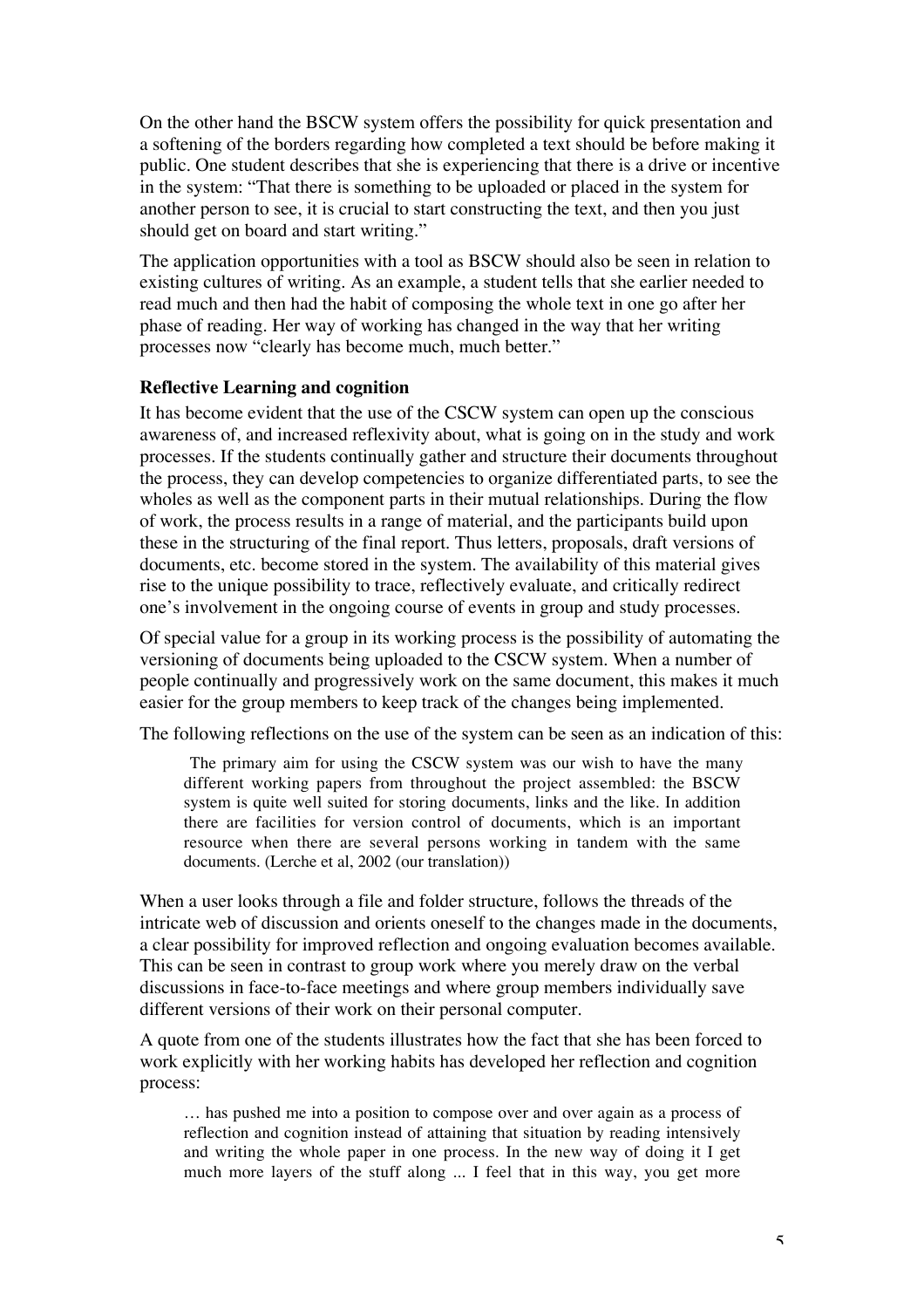nuances in the picture because you are constantly reflecting on the aspects you are writing and when you are reading it all over again you manage to obtain new, deeper understandings. (Lerche et al, 2002 (our translation))

Through the writing process, where the students continuously attempt to formulate and mediate something that they have not yet cognitively recognized, they are forced to make some considerations that are difficult but highly self-educational.

Such experiences can also be found in the research regarding the process oriented pedagogy of writing. Findings here indicate that the production of identity, knowledge and culture is enabled through such interactive processes.

The Norwegian researcher Olga Dysthe draws our attention to the relationship between dialogue, interaction, and learning and hence knowledge production is made possible through the writer's desire for expressing opinions and experiences in a more spontaneous way. And through a CSCW system it is easy to have such direct expressions confronted with peer students' feedback. A process of writing, dialogical confrontation can lead to a deeper analytical competence and a mutual interpretation (Dysthe, 2004).

Usually the mediation contains knowledge, holds a message, which the author wishes to share with others. In this case, however, the process of mediation of knowledge *in itself* functions as a valuable and challenging tool for achieving further cognition. With Schön (1983) it can be argued that the study- and learning process contained learning as well as mediation praxis and the continuous reflection connected with it.

#### **Collaboration vs. cooperation**

In the CLIENT project, the participating students from the UK, The Netherlands, Norway and Denmark were organized in groups and asked to work together during a period of nine weeks write a report regarding construction of a product and furthermore produce a process report with their reflective evaluation of the process. For almost all involved this was a new and challenging experience. At the same time the students found it difficult to work with people representing different educational backgrounds but also very challenging and enriching.

… the project that has been undertaken, although difficult and challenging, has enabled the participants to gain an insight into the nature of working collaboratively in an international environment with different cultures. Valid knowledge has been gained on the dedication required to complete a project in such an environment. (Lerche and Meyer, 2003)

The Norwegian students write in their process report:

At the University of Tromsø, project working as an educational method is not commonly used. We know that the other universities involved have a more project-related way of working. We thought that the other students would understand the task easier, and this could have led to us not being an active part of the group. Lucky for us, this did not happen. We saw ourselves as equals with them with respect to work amount and participation. (Lerche and Meyer, 2003)

It was not an easy task for students from different countries brought up with varying educational cultures and having different views regarding authority structures, to work together. Students from RUC are accustomed to self-directed project work in groups. It was very interesting to observe how guest students at RUC from Germany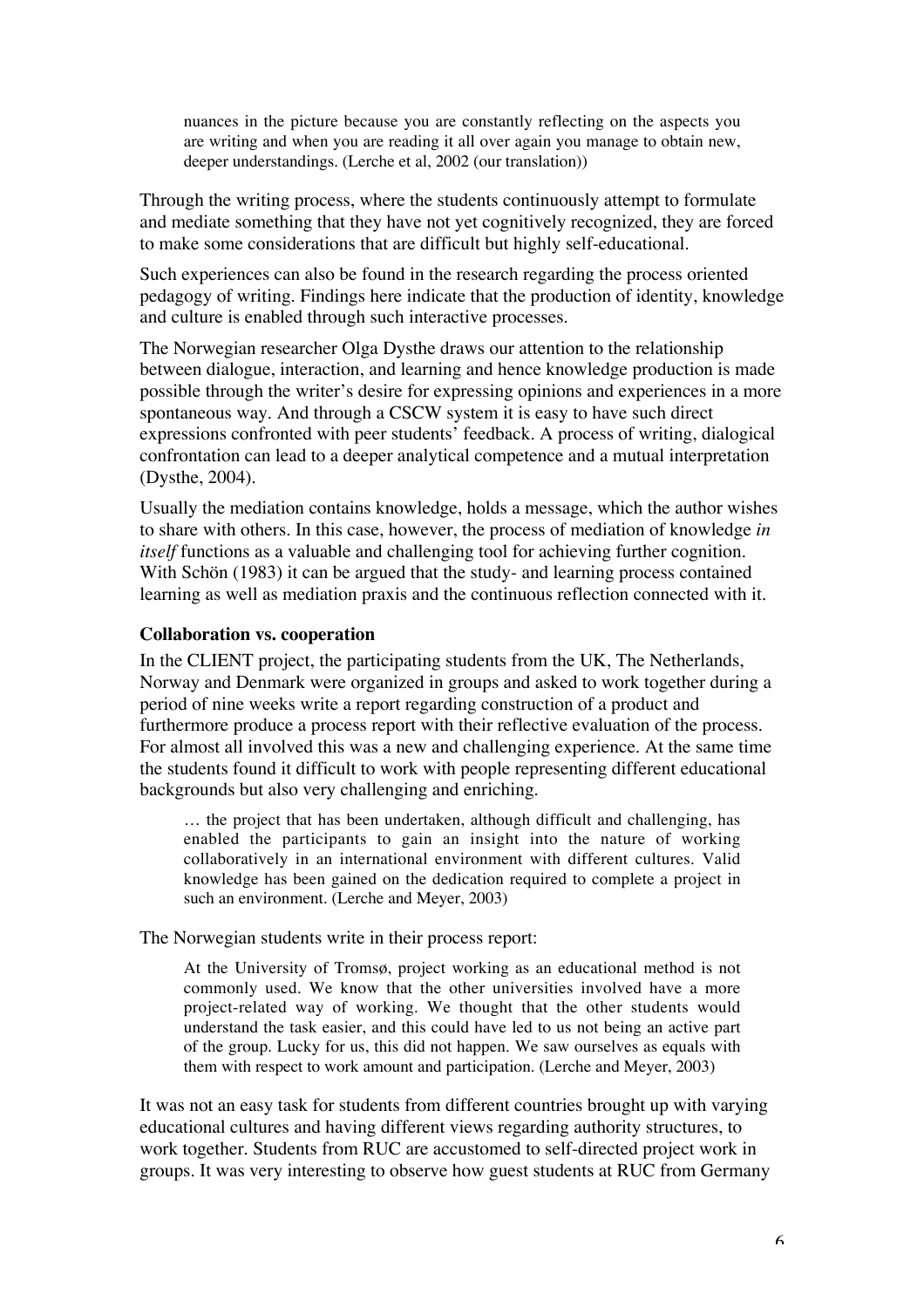and France took an active role in the process. The French student writes: "First of all because being myself a foreign student in Denmark, I came here mainly to discover other ways of working." The two German students visiting RUC were enthusiastic, active and talented in making use of the new opportunities. They were outgoing, pro-active, and came with many proposals and suggestions concerning how to deal with the structure and organization of the group's work.

It did happen that students from the universities representing more traditional educational cultures were hesitant to the proposals from the German RUC students. Some of the British students showed anxiety about whether their professors would approve of the suggestions. Students representing such educational culture and personal authority structure had the attitude of waiting for approval from their local professors.

In the long term these students might eventually learn something regarding independence from the more daring RUC students. However during the cooperative study process some of those more cautious students got irritated, thinking that other students were controlling the groups output.

The main conclusion however is that the students in this experiment were not only receivers of the information presented by the professors. On the contrary they had to play an active and pro-active role, to make plans for their work, to organize and to structure the information they were gathering. Thus they themselves had to construct their own knowledge through negotiation of meaning and to foster mutual accountability and engagement. In their process report one of the groups explain:

There was no one hanging over our shoulders to make sure we did what we were supposed to do during this project. We could choose to do nothing at all if we wanted to, just let the others do everything. Thus we had to have some selfdiscipline in order to get things done. We feel that we managed this part just fine, and we feel that all members of the group have shown interest and contributed to the final result. (Lerche and Meyer, 2003)

At the four universities it could sometime be difficult to arrange meetings locally for the students situated there. Similar complications occurred when chat meetings among the distributed group members across the four universities were to be organized:

Sometimes individuals would not turn up to group discussions consequently, issues piled up and things were being repeated, wasting time. In addition, tasks which were intended to be done by an individual, could not be completed in time, so therefore the responsibility of some the tasks was passed on to another, who did not have efficient knowledge and skills to complete the task. However the way the team developed this strategy, I feel this was strength in itself. (Lerche and Meyer, 2003)

This student continues his reflection by stating: "For many of our group members, team working alone had been a whole new experience, let alone the fact we had team members from universities abroad." The French RUC student sums her experience up:

The Internet is a fast way of communicating and it also breaks bounds of space, i.e. the European students involved in the project gathered in one unique place. Secondly, that communication is never easy above all between people with different backgrounds (study, personal, environment). We all have to do efforts to be understood while using simple words or to explain in an easy way so that it can be accessible for everyone. Thirdly, that working together means: to agree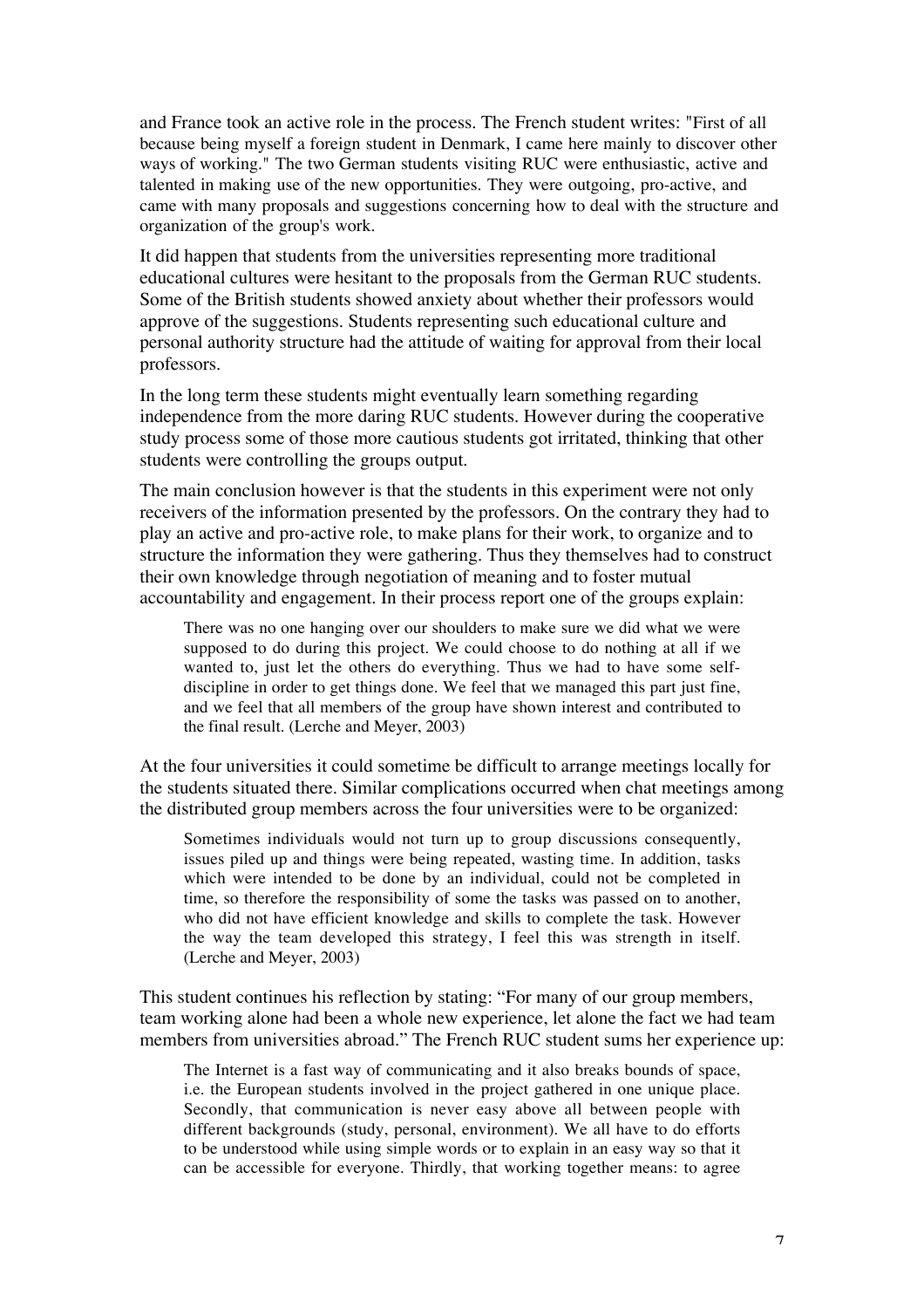altogether, to take decisions, to share the work, to be involved from the beginning until the end, to participate as actively as possible, but also to be patient and diplomat. In brief, it is a good experience and also a kind of responsibility that each student has to be aware of because we work for a team; the constraints are omnipresent and tough. But at the end there is a satisfaction of doing well your part and by the way to success into collaborating. After all, we shared the work, each writing about its own field of study, so we did not really learn about each other's specialty. Due to a lack of time, we could not share our knowledge, as we did not really try to know each other privately. (Lerche and Meyer, 2003)

The way of organizing the work together among the Client students must mainly be called cooperative. They agreed on organizing a kind of division of labour, where each person took responsibility for his/her portion of the work.

A more engaging way of doing work together is to act collaboratively. This involves a process of transformation, one filled with challenges and unknown problems. It is also a dynamic, stimulating and socially challenging process where the students, working collaboratively, have to organize work, make decisions and evaluate their results. The setting is that of participant control and collaboration, and the approach is often interdisciplinary. Their work will involve negotiations, dialogues and inquiries relevant to the field they have engaged in.

In the words of Etienne Wenger (1998) this type of learning may be characterized as joint enterprise, mutual engagement and shared repertoire. Students have a mutual obligation for designing and carrying out the project, and normally considerable mutual engagement will be fostered.

The examples from the Scenario project have showed us that even this kind of collaboration can be supported through the BSCW system.

#### **Multidimensional qualification**

Many of the students in the Scenario and the Client Projects have pointed out that, during the working processes, they had achieved not only professional qualifications, but also had to use their time to develop abilities in using the new ICT tools.

The way I used ICT before entering RUC was more like a typewriter. I wrote the draft by hand and only made the final typing on the computer. I have always felt that computers and technique was a big mystery ... Then I started at Communication Studies with all the workshops: Photoshop, PageMaker and different editing tools. We were making a sound/slide show and as representative from our group I followed the introduction to the tools. I don't understand why I was chosen as the representative but I felt an enormous responsibility. I had to understand it to explain it to the rest of the group. I believe this was the first time I actually played with the computer. And then  $-$  out of a sudden  $-$  it was really cool to edit the sound track ... Then I entered the ICT cluster where we were forced to use BSCW. And in my group we ended up using it as a tool to collect our empirical material ... Anyway I got so keen on using BSCW ... that I ended up as a kind of "webmaster" in my next project organizing and sorting the folders. (Lerche et al, 2002 (our translation))

This development of qualifications different, from the traditional academic qualifications students achieve during their studies, is a sign of *multidimensional qualification or competence*. In a way one can argue that such development of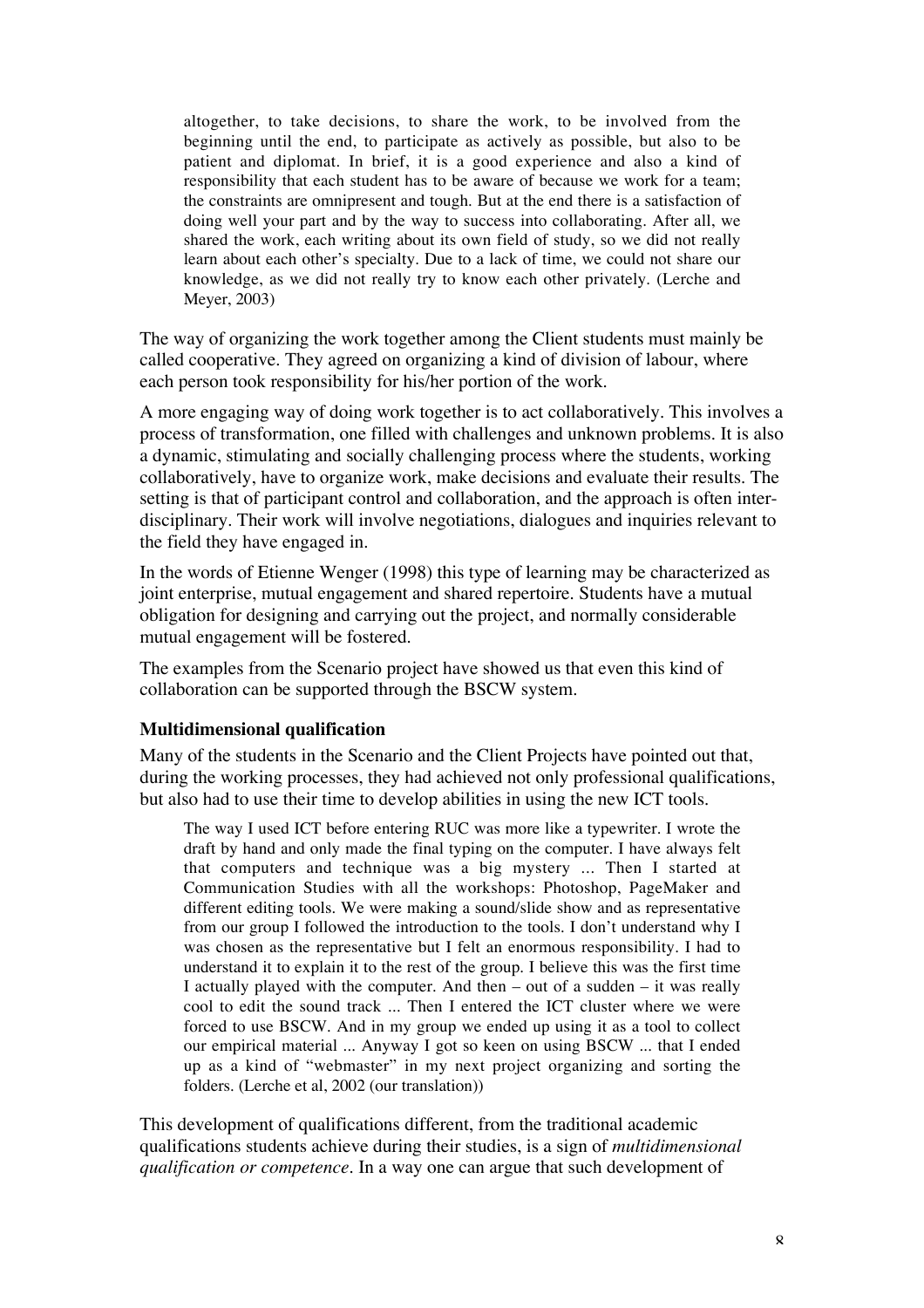competencies is equivalent to Lave and Wenger's understanding of learning, which focuses on the changing participation of the subjects in their movement through many different contexts in their daily lives (Lave and Wenger, 1991). According to this view of the learning process, learning occurs in any social setting within the frames of a community of practice. It is exactly through the active participation in concrete practice, and by the experience of ownership of the situation, that the work becomes meaningful and learning takes place (Wenger, 1998).

### **Self Directed Work in the CSCW System**

As can be seen, an appropriate use of the virtual learning environment can clearly contribute to an improvement of the project work processes normally located on campus. But the system also has some drawbacks from the viewpoint of students.

The more documents there are, the more difficult it is to maintain an overview of the folder and file structure, especially when quite different types of documents are placed in the archives. Transparency diminishes and navigation becomes difficult if not impossible. This can be seen from this student statement:

There is great variation in how much or how little use individual students make of the virtual learning environment. Some log in every day, others only seldom and reluctantly. For a project group it is vital that an agreement is reached on rules about this and to develop a common communication and work culture. It can be quite demoralizing if some of the students do not log in, make rare use of the system and only rarely contribute with information, references or links.

Another consequence - to which there are mixed reactions - is a gradual removal of the difference between work and free time. Parallel to the general condition in society today our work and study conditions become extensively flexible:

Well you could go in and look at the folders in the CSCW system several times during the day. Sometimes there wasn't anything new and at other times there was a whole pile of messages and new files. We were six people in the group. If each one had sent two pages requiring comments the next day or the day after, well then there were twelve pages. And if you should also manage to write something, then suddenly it was just – you were kind of keeping your nose to the grindstone … but it seemed to me that we worked and read and wrote a lot all the time. (Lerche et al, 2002 (our translation))

Generally the idea of "project and group work" presupposes that students invest a great deal of time and energy in the process. Such engagement arises from students themselves choosing the problems with which they will work. Our experience is twofold, manifesting central aspects of Piaget's notion of accommodation. The ongoing flow of the project has its ups and downs, swinging between periods of confusion, defeat and frustration and periods marked by feelings of breakthrough, relief, joy. Underlying this ambivalence is an ongoing feeling of deep engagement throughout the whole process. The intensity of work even increases throughout the whole sequence, culminating in an energetic final spurt during the last two to three weeks where the project report must be finished. All in all these processes are similar to those found in many modern work settings.

As becomes evident in the reflections above, this modern technology – characterized by its provision of possibilities for ongoing corrections, rewriting, collation of materials, development of layout, negation of time and space, removing the borders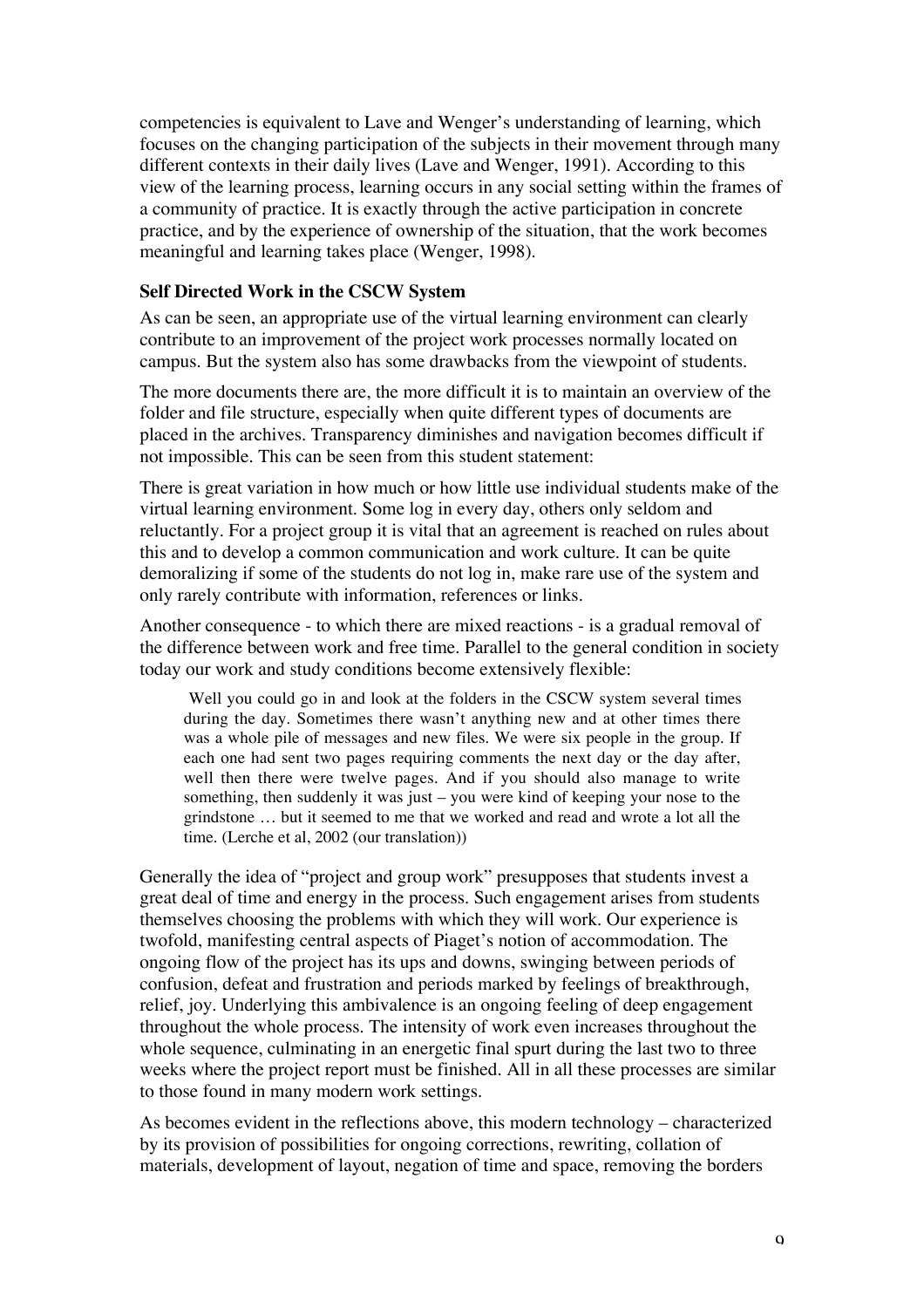between university and home – provides facilities for furthering the processes whereby students not only write and read a great deal and put an unbelievable amount of work into their projects but where they can also develop reflexive and critical competencies.

# **Experiences from the first years after the big ICT improvements at RUC**

In September 2003 RUC introduced a major ICT initiative including a portal "Portalino" giving access to administrative and information systems at the university, wireless network on campus, attractive offers to buy computers and access for all students to the CSCW tool BSCW. The aim for RUC was to be the leading Danish university in the use of ICT technology and thus make the university more attractive for new students. The ICT improvements were accompanied by information material, introductory lectures, workshops and helpdesk for support. As this was a remarkable investment in modernizing the information technology at RUC and it was expected to widely influence and change everyday life and studies, a research project, RUConline was established to follow and document these changes. After the above described sparse but successful experiences the expectations were that especially the BSCW system would be an important factor in the changes so the research has especially been focusing on this part of the improvements.

The empirical material is based on questionnaires to all students starting at RUC in September 2003, observations of the students' use of BSCW in their project work, interviews with teachers and coordinators after the first year and statistics from the ICT systems.

The questionnaires showed that the students' prerequisites for using the technology were good. Nearly all students were familiar with e-mail, word processing and internet and 93% had access to computer and 77% to the internet from home. 90% had knowledge about the ICT offers at RUC and after the first semester 66% of the students had tried the BSCW system and 59% had used it in their project work. Scattered examples showed that BSCW was sometimes were used very actively and innovatively in ways where the students really benefited from the use of the technology. An example of this innovative and benefiting use origins from the Basic Science Studies where BSCW were used as a tool to support the organization and structuring of big quantities of literature:

Our projects are based on a broad range of input primarily articles both scientific and reports and here I have experienced BSCW as a necessary tool. With access to ICT and internet the students today are using many more primary sources and because of the increasing number it is important for the group to have a tool to organize and get a common view. This tool is enhancing the students' possibility to get this overview over the complexity. (Meyer, 2004 (our translation))

Also in connection to the lectures there are examples of good and advantaging usages. At the Basic Science Studies, BSCW has been used since 2002 as a tool that offered the teachers the possibility make different material accessible to the students without interfering with copyright questions.

If we made a webpage we couldn't publish everything, as we wanted because some of the materials are protected by copyright but BSCW gave us the possibility to publish the stuff to a closed forum. (Meyer, 2004 (our translation))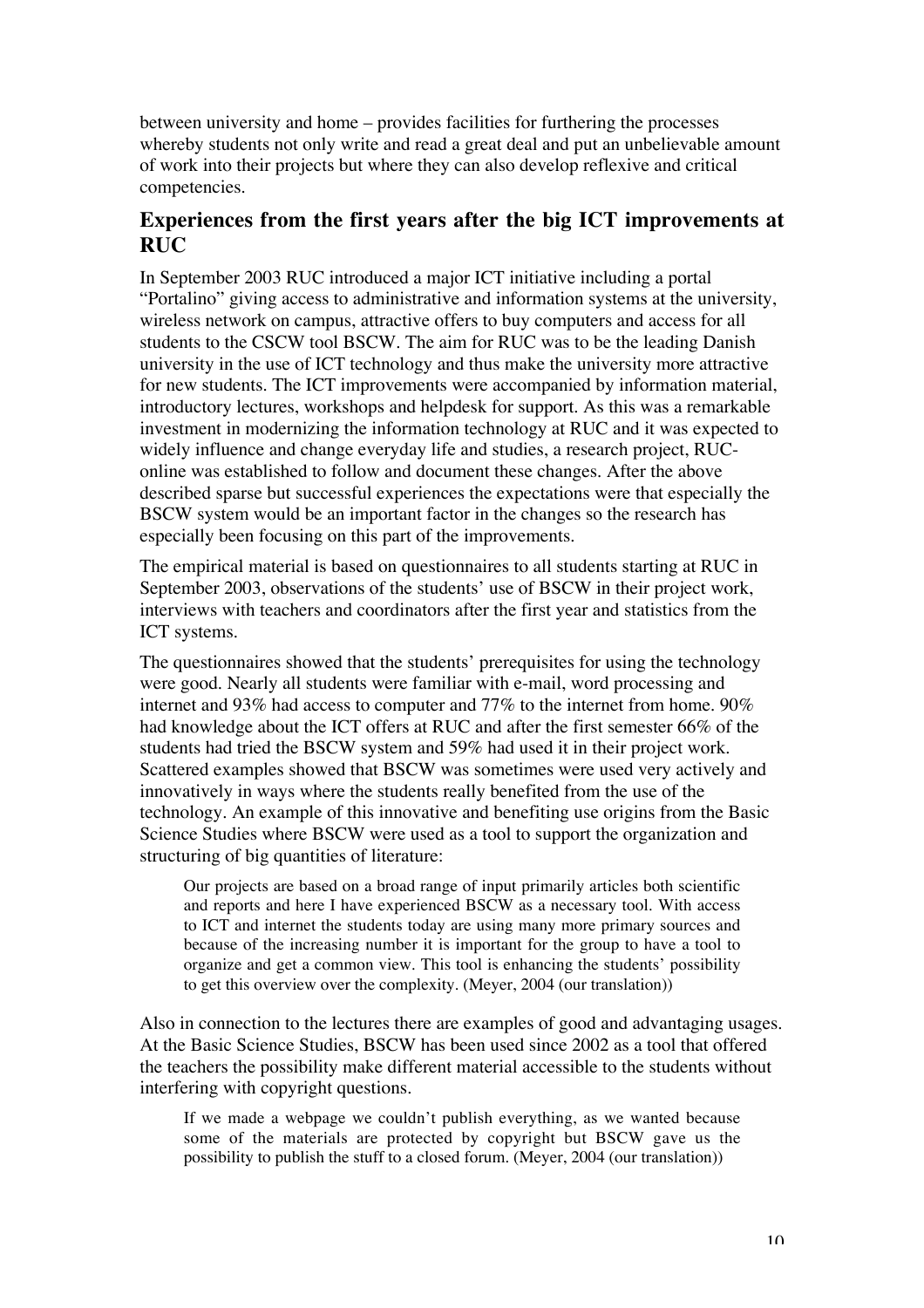Now BSCW is used very systematically to publish lectures, PowerPoint presentations, assignments, complementary course material, links and course calendars.

Another example took place at the Basic Studies in Humanities where two teachers responsible for an introductory course in philosophy chose to use BSCW as a common forum for discussions among the students:

We used it to discuss some of the problematics related to the lectures we gave. The lectures only served as introduction, which should give the student a framework or an overview over the philosophic ways of thinking. Through BSCW the students got the possibility to get deeper into the discussions than a 2 hour lecture with 90 students offers. (Meyer, 2004 (our translation))

As this was an untested experiment for the teachers, they approached it very openly establishing a folder structure but still open to changes and enhancements:

We saw this as an experiment, so to a start we had simply made one folder for each lecture and one for each project group in the house. Then we told the students that they could enter the lecture folders and comment on anything we had said during the lecture or they could enter their group folders and make philosophical or theory of science based contributions related to their project work or they could set up new folders for discussing any philosophical issue they were inspired to during the lectures or the discussions in their group work. (Meyer, 2004 (our translation))

The experiment turned out to become an overwhelming success with 70 diverse discussions on different topics beside the discussions related to the lectures or the project groups.

Finally the house for International Cultural Studies chose to use BSCW as a kind of intranet for all the students, teachers and administrative staff in the house. It was made as a common folder for the house, with subfolders for courses, seminars, project groups, calendars, evaluations etc. where everybody had the possibility to add input the relevant places. The house secretary saw the use of BSCW as a major advantage compared to the previously used solutions:

It has been an obvious advantage that the students have had access to any relevant documents ... that there have been constant access and also access to material from previous semesters. (Meyer, 2004 (our translation))

A consequence of the two experiments at the Basic Studies for Humanities is that the frequency for use of BSCW is much higher in the three involved houses than anywhere else at the Humanities. In the involved houses nearly 95% of the students used BSCW while only 59% used it in the remaining houses.

When studying the use of BSCW in the project work it is apparent that the use is not as significant as could have been expected. Almost half of the groups did not use the system at all and many of the groups only used BSCW as a joint, rather disorganized archive. Further it showed that the use of the system was declining as time passed by.

Evidence of use of the system as a tool for genuine collaborative work is quite rare, and only few groups at RUC are engaging in alternative work patterns discovering the possibilities of a system as BSCW and of using the net medium as instant and complete documentation, transparency in decision-making and planning, the possibility of grasping at a glance the present state, structure and history of a discussion theme – not to mention the degrees of freedom offered by the fluctuating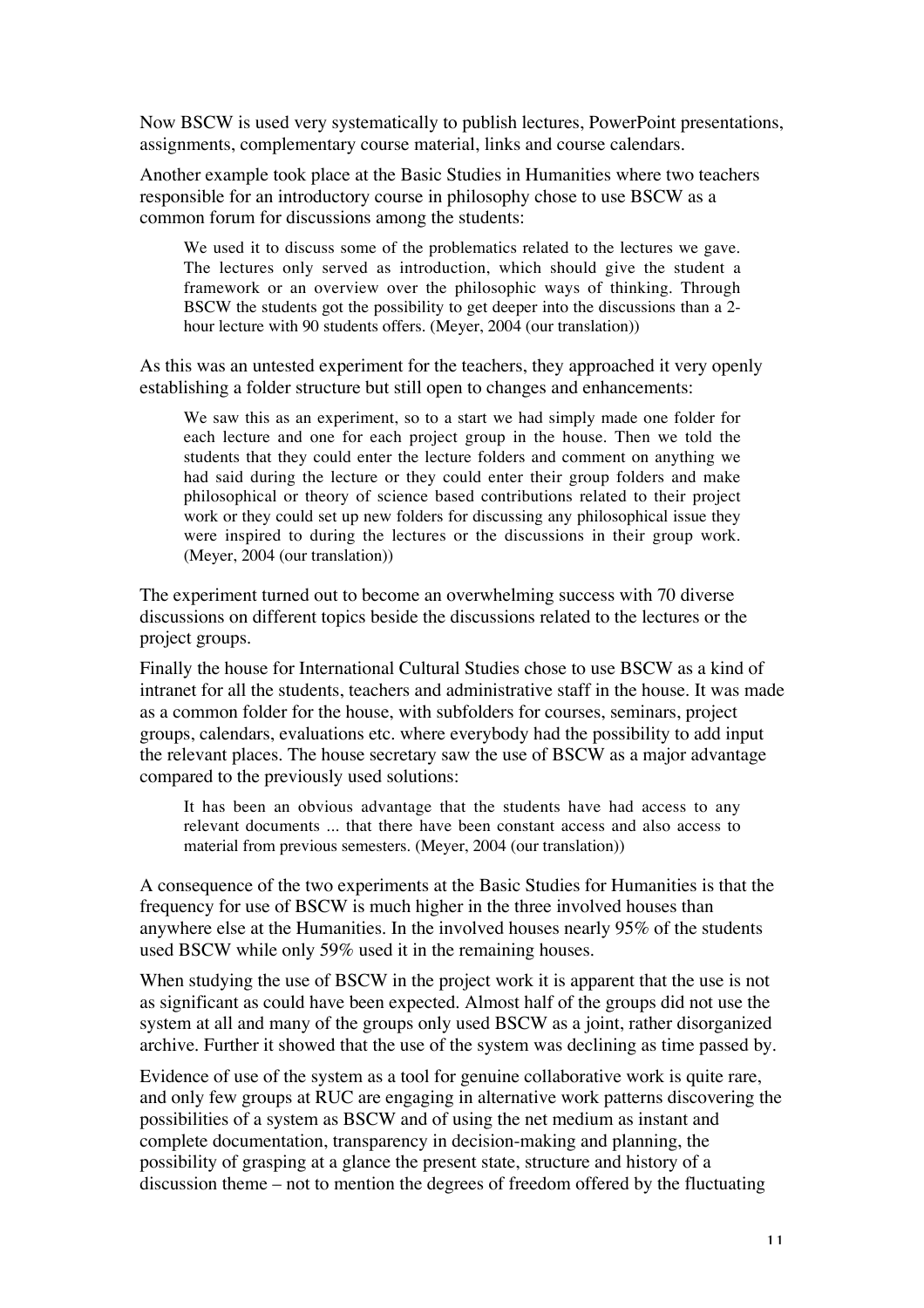time/place interrelations (Heilesen and Nielsen, J.L. 2004).

The reasons for this are many. Among the teachers and the administrative staff BSCW is primarily considered as a tool for the students to support their project work among the teachers.

We talked about that BSCW at the start of the semester but it was primarily about help and support to using the system. But as it is the students' tool they have to find out for themselves. (Meyer, 2004 (our translation))

Some supervisors consider the tool as an offer for the project groups but they do not reflect on if or how the students use it. Solely e-mail is used in the communication between the students and the supervisor. The position is reflected in this quote:

What you need as supervisor is something on print from the students you can read and comment on. You don't need a virtual forum for that and as a supervisor you have no need to participate in the students' forum because you don't have time to participate or follow their working process. (Meyer, 2004 (our translation))

Others have used BSCW in the supervision because the students have invited them or because they have actively tried encouraging the students to use it. Most of those are using BSCW as a joint archive, which is not significantly different from using e-mail. The supervisor engagement in the process varies from fetching papers on demand to actually participating in the students' discussions and work processes.

The importance of the teachers encouragement of the use of BSCW in the project work is formulated by one of the secretaries:

I believe the use of BSCW in the project groups is very much influenced by the supervisors approach to using the system. A few of them don't feel like using BSCW and I don't think their groups are using it either. (Meyer, 2004 (our translation))

### **Barriers and problems**

In the study based on observations among students using BSCW in their project work (Pors, 2004) several barriers against using the system were identified:

- 1. The barrier for getting accustomed to BSCW is rather high. Instruction is necessary to use even the most basic functions as upload or the more advanced as version control and other techniques for common writing of documents.
- 2. The integration to other infrastructures is poor: Mobile devices or e-mail could be used to inform group members about changes.
- 3. The categorizing of big quantities of literature and other input is difficult. The groups tend to lose the broad view during the project work.
- 4. Knowledge about BSCW among teachers and supervisor is very limited.
- 5. Access to a broadband or similar fast connection is necessary to get BSCW to work satisfying. The many refreshments of the window and the exchange of big documents require a capacity larger than the one a modem connection can provide. A slow connection to BSCW can be a threat against the dissemination of the system, as the navigation will be demanding a lot of patience.
- 6. In general the interface of the system is complicated with cryptic symbols and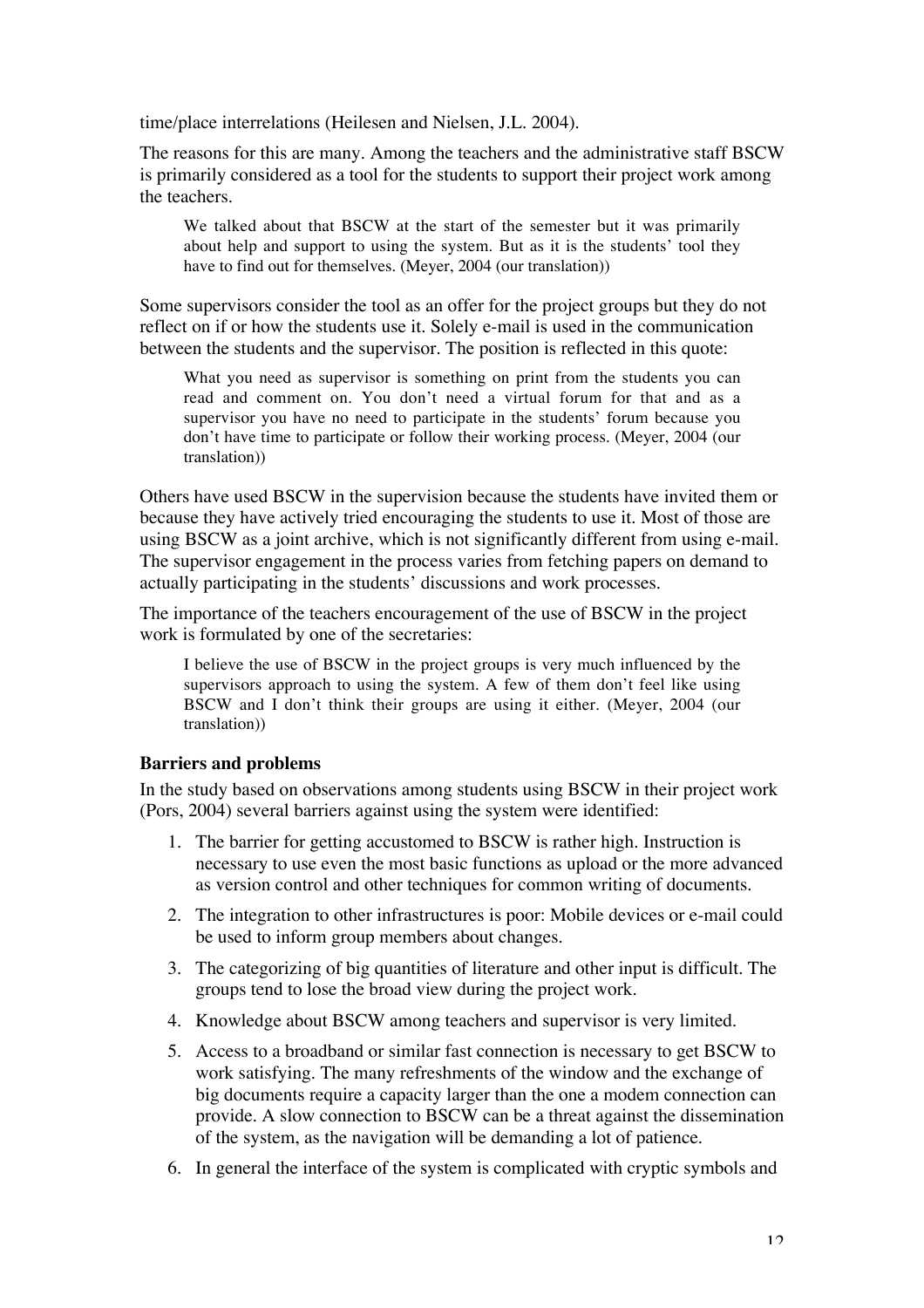a time-consuming procedure for uploading documents. Further the facilities discussions are too complex to use. The students never adapt them because the implementation in BSCW is too obscure and the text-based communication doesn't support all aspects of the discussion in the group.

The interviews with administrative staff, teachers and supervisors also unveil problems and barriers for using BSCW. The problems and barriers experienced in the use of the new ICT facilities can be divided into technical problems and more psychological blockades or barriers rooted in personal opinions.

#### **Technical problems**

The technical problems have been few and mostly temporary. Still, these problems did in some cases have consequences for the way the new technology was adapted.

We had the problem in our house, that the network was not ready when the students started... And these problems had as consequence that we were not quite aware of the possibilities BSCW offers. (Meyer, 2004 (our translation))

The interviews showed a significant insecurity about who is entitled to get support and extended help. Many assumed that only first semester students had the right to get support and workshops:

Last semester we had all the introductions. Are we allowed to ask for another workshop because we have forgotten how to use the system? (Meyer, 2004 (our translation))

Many had the expectation that the students should ask the secretary in the house if they needed help, a task the interviewed secretaries definitely do not feel they can handle.

#### **Barriers**

If the technical problems have been only few, the problems rooted in personal attitudes or psychological factors have influenced the use of the new facilities considerably. It seems though there are significant differences here, depending on the department.

Not surprisingly the staff at Science Studies considers ICT as a tool that is naturally used by both teachers and students, and there is no experience of difficulties in getting the students to use the technology:

I don't know anyone among the new students who don't just go straight to the computer. Everyone is familiar with Word, PowerPoint and Excel. (Meyer, 2004 (our translation))

In Social Science the general opinion is that the students ought to learn to use the fundamental ICT tools during their basic studies. Also it is accepted that the students need help to become skilled at this the same way as they are supported in learning other methodological competencies.

I don't think they should leave this place without being familiar with for instance Excel and PowerPoint and when they are entering the Graduate Studies they are expected to know how to use these tools. So we have to secure that they can. (Meyer, 2004 (our translation))

Contrary to this, the general opinion at humanities is that ICT is an *offer* to the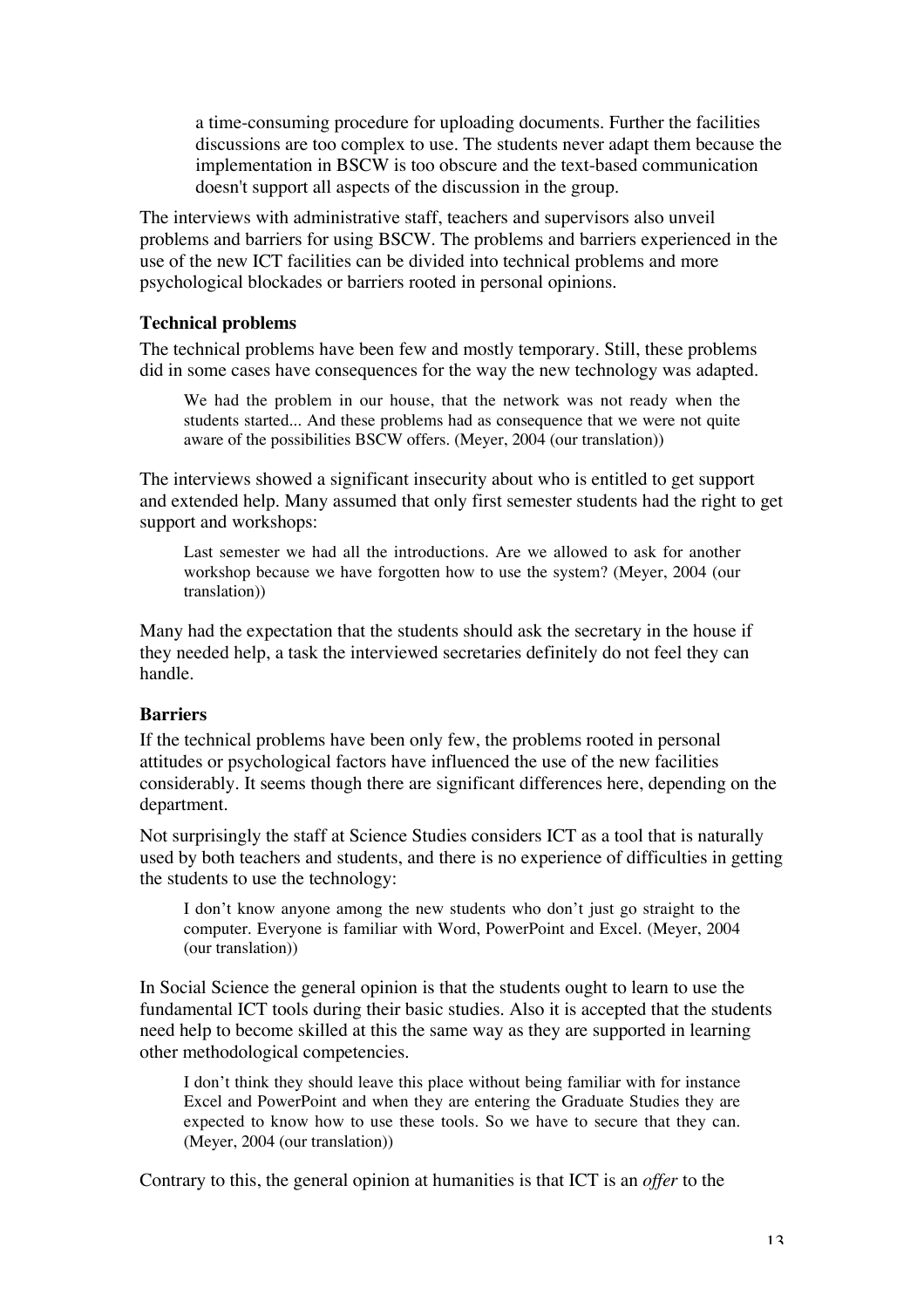students, which they can decide to use if they wish and this is definitely not something the teachers need to care about.

These differences in attitudes to the role of the ICT facilities are reflected in the teachers' willingness to use the facilities themselves. While the teachers at the Science Studies jump into using it without hesitation, the teachers at Social Science and especially the Humanities are remarkably more reluctant.

The reservation against using the new ICT facilities is primarily rooted in three factors:

1. A general satisfaction with the existing solutions:

It would have been more interesting if we felt there was a lack in the way communication is taking place through e-mail today. And we actually don't experience any shortcomings. (Meyer, 2004 (our translation))

2. The general barrier against starting to utilize new systems. Especially a system like BSCW, which in no way is self explaining and where even the most fundamental functions demand an introduction as the comments below indicates:

I don't know for what and how to use it, as I haven't got any introduction

The few times I have looked into BSCW I have had difficulties finding the things I was looking for.

That's what I mean it's not self-motivating. I can't imagine even a student from the UK who perhaps had more access than some students just coming in, logging in and doing BSCW, (Meyer, 2004 (our translation))

The research does not indicate anything about age in relation to the barriers against using the system, age is mentioned as a factor by some of the interviewees so maybe this aspect should be taken into consideration when planning introductions and courses as suggested by this teacher:

Most of the administrative staff at Social Science is above 55, which means they need an introduction. They are very familiar with the tools they are using today, but a new tool requires an introduction. (Meyer, 2004 (our translation))

3. The third type of barrier, which was presented in different variants is the one based on some form of cost-benefit calculation: Will I get more work without gaining similar benefits?

It is simply a matter of cost-benefit. How much time am I going to spend on this and what do I believe to get back ... I must admit that I am considering carefully because my experience with ICT is that it takes a lot of time. I need a clear belief that I will save time or get other advantages in the long run before considering this. How will my daily life get easier or my supervising become better? Where will I save time or get a better pedagogical practice?

If you are going to use (BSCW) in the supervision it will actually result in much more workload on the supervisor as it will be assumed you follow the group much more actively than usual. It is more unstructured, you have to log on yourself and you will easily end up supervising in the use of the system instead of the project work.

BSCW gives the student the possibility to load big amounts of drafts on the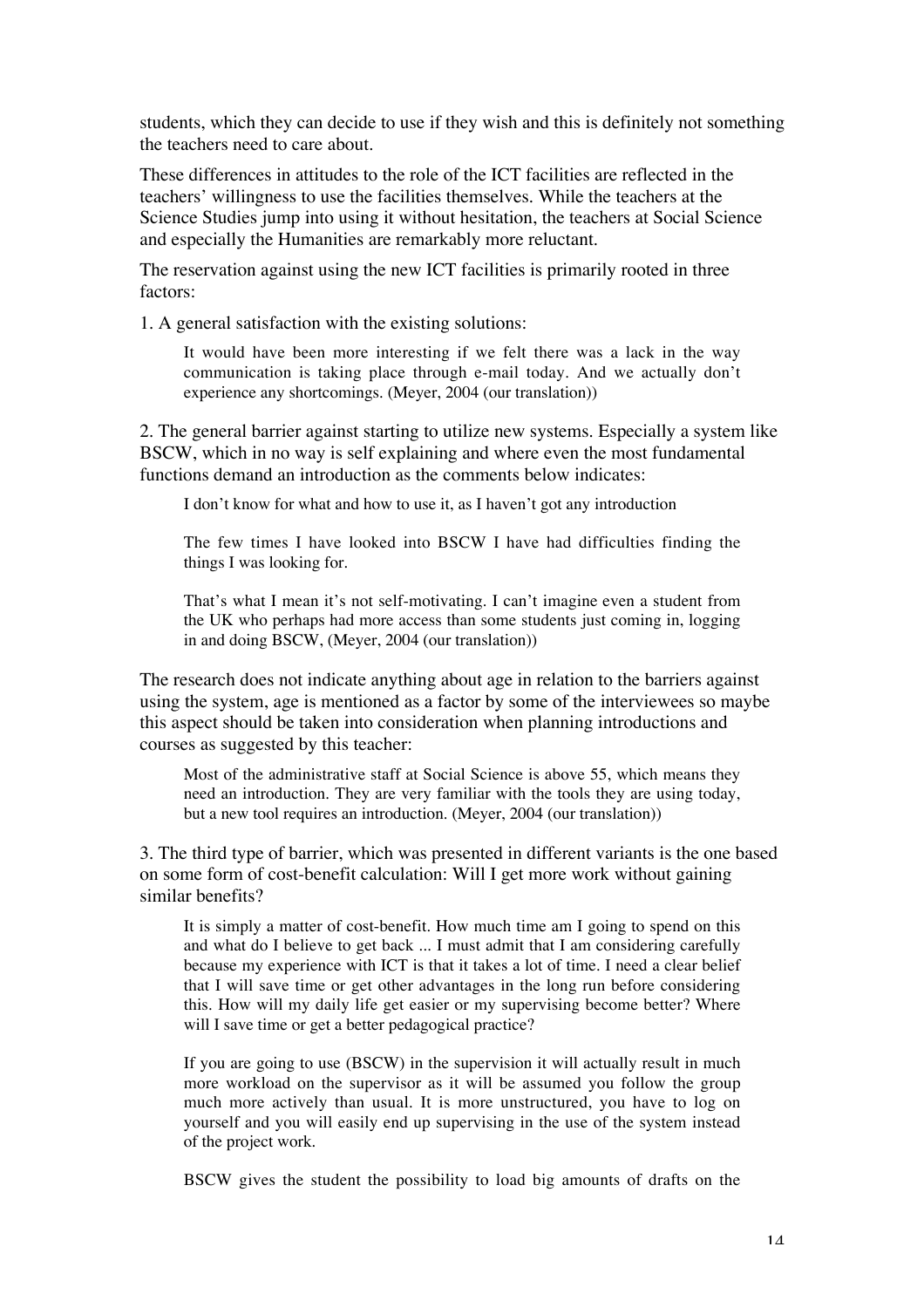supervisor instead of considering where the group really needs supervising. (Meyer, 2004 (our translation))

Even among the teachers who have actually used BSCW there are reservations. The teachers have to consider very carefully which tasks they wish to take so they do not end up doing work, which is actually the students own responsibility. As a novice in BSCW, the teacher very easily ends up doing much more work than usually. The system offers the teacher the possibility to follow the process of the group work but the price will be that he has to do a lot more reading.

Furthermore there are barriers based on pedagogical principles. They are most clearly formulated in relation to the lectures:

I use the blackboard and that is a pedagogical choice ... the students are less aware and active if they think they can get the presentation afterwards. They don't listen properly ... When I use the blackboard I can develop things. You can tell if the students don't understand and make another round. (Meyer, 2004 (our translation))

Also in relation to giving the groups feedback through for instance BSCW there are reservations:

Here at the Basic Studies you can't just send a written comment. You have to talk with the students. (Meyer, 2004 (our translation))

Finally; some of the teachers hold an ambiguity against computers in the lecture rooms. On one hand it looks like many of the students benefit from downloading the PowerPoint presentations and other material and making annotations on the computer; on the other hand the teachers feel that the use of computers during the lectures pacify the students.

You can tell that they are less active. I have followed the lectures in sociology during the autumn and it is very rarely the students with the laptops ask questions. (Meyer, 2004 (our translation))

### **Conclusion**

Even though, as can be seen above, there have been success stories, our general conclusion after the first years' implementation of BSCW is that the use of the system, following the general introduction to the students, has been superficial and sporadic compared to the examples we witnessed in the previous research projects.

The fact that most groups using BSCW in their project work mainly choose to use the system as a joint archive has meant that the students do not benefit from the system the same way as the Client students and the students from the Scenario project. Here we experienced how CSCW can be a valuable tool in the learning process.

When using CSCW, several parts of the work process are altered. The most basic part is that when such a relatively large part of the communication is written, rather than oral, no part of the discussion is 'lost' in the transmission. Everything has a written record.

CSCW also means that the participants' writing culture is affected. Without it, the individual participant would go home and create a more finished product before showing it to the other participants. However, with CSCW, the participants share unfinished work and create more drafts. Everything is put in writing along the way,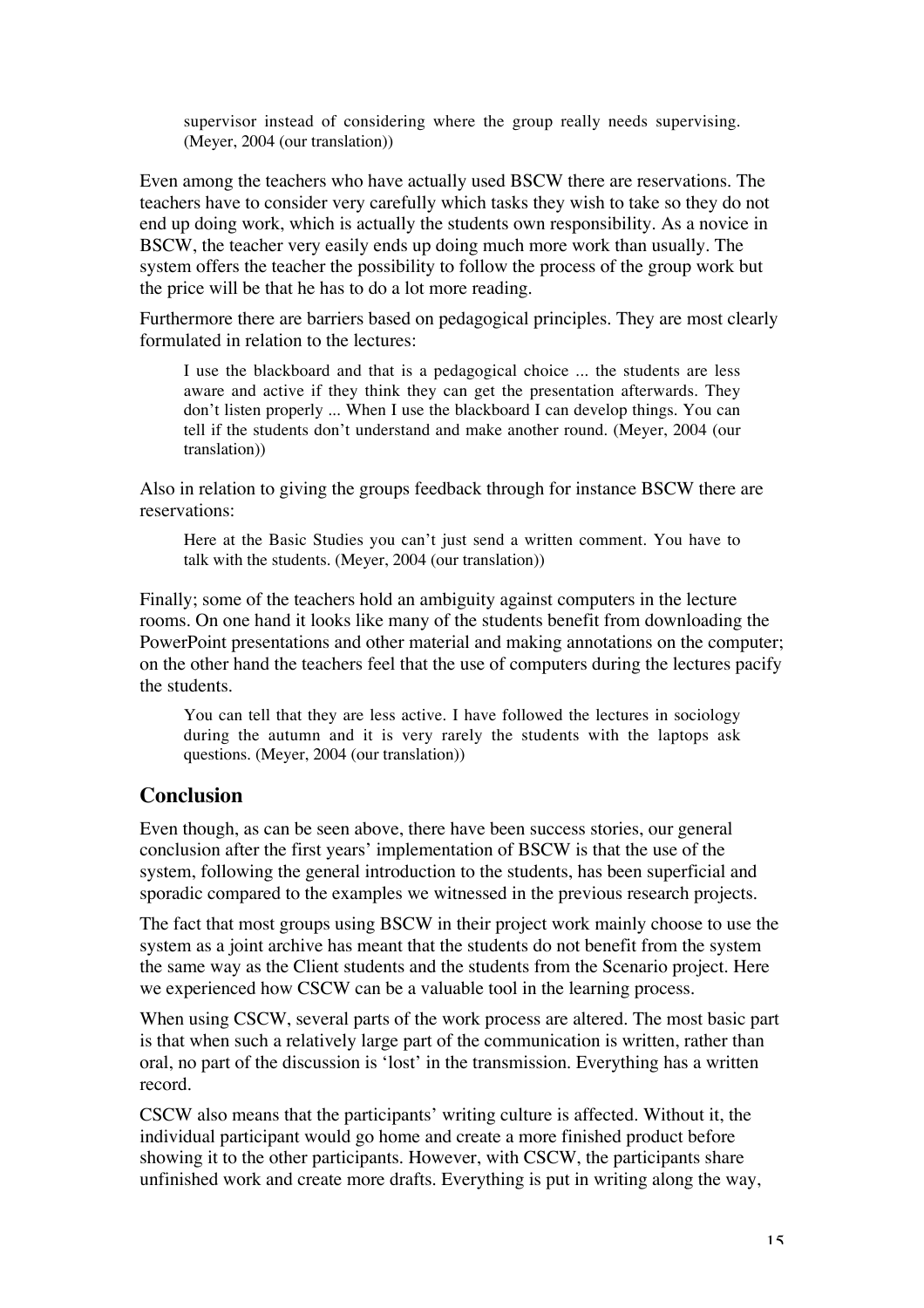rather than at the end of the research process.

Because the work is put into writing throughout the process, the user will inevitably achieve a more reflective stance towards his/her own work, as well as that of the other group members. As such, CSCW creates more awareness of the work on part of each individual in the group.

Finally, the process creates a new dynamic between the mediation of knowledge and the cognitive process. They become intertwined, occur simultaneously.

Naturally, due to the nature of the CSCW work process, the individuals using these tools must show more self-discipline than the 'normal' work process requires. When nearly all communication occurs over the internet, each participant must take it upon him/herself to play an active part in the process. However, we observed that the experiment carried out in the CLIENT project turned out to be successful even in groups that initially seemed to have difficulties of this kind.

CSCW can, when the participants truly want it, be a valuable tool in the learning process and a means of developing skills, both personal and professional, which would otherwise not be part of the general learning process.

However, when the system is sporadically employed for limited tasks, as for example the joint archive function, the learning trajectory becomes too steep. The benefit from using the system seems too limited compared to the workload/effort necessary to deal with the system. It is our impression that the students, as we observed with many teachers, make some kind of cost-benefit calculation.

The problem in relation to the big ICT-effort has been that quite a lot of resources have been used to disseminate information about the system and make introductions to it, primarily for the students. A predominantly technical support function has been established without being sufficiently aware of the importance of communication the findings regarding the benefits affiliated by using BSCW as documented in the Scenario and Client projects. Such a dissemination and communication should have been undertaken both in relation to teachers, supervisors, and staff in order to make it possible for these groups to get a grasp of the opportunities from using such a system supplemented with a dedicated pedagogical support function.

# **References**

Referencer fra vores prag-paper:

- Dirckinck-Holmfeld, L. & Bo Fibiger (eds) (2002) Learning in Virtual Environments, pp. 55-79. Frederiksberg: Samfundslitteratur.
- Dysthe, O. (2004) "The challenges of assessment in a new learning culture". Keynote lecture from NERA/NFPF 32. Conference Iceland Pedagogical University, Reykjavik, Iceland, March 11-13. 2004.
- Heilesen, S., & Nielsen, J. L. (2004). Blended Learning on Campus. In *Proceedings of The International Conference on Education and Information Systems: Applications of Information and Communication Technologies in Education and Training.* (s. 198 - 203). Orlando, Florida: International Institute of Informatics and Systemics. http://akira.ruc.dk/~jln/e459uv\_shjln.pdf
- Lave, J. and E. Wenger (1991) *Situated Learning Legitimate peripheral participation*. New York: Cambridge University Press.